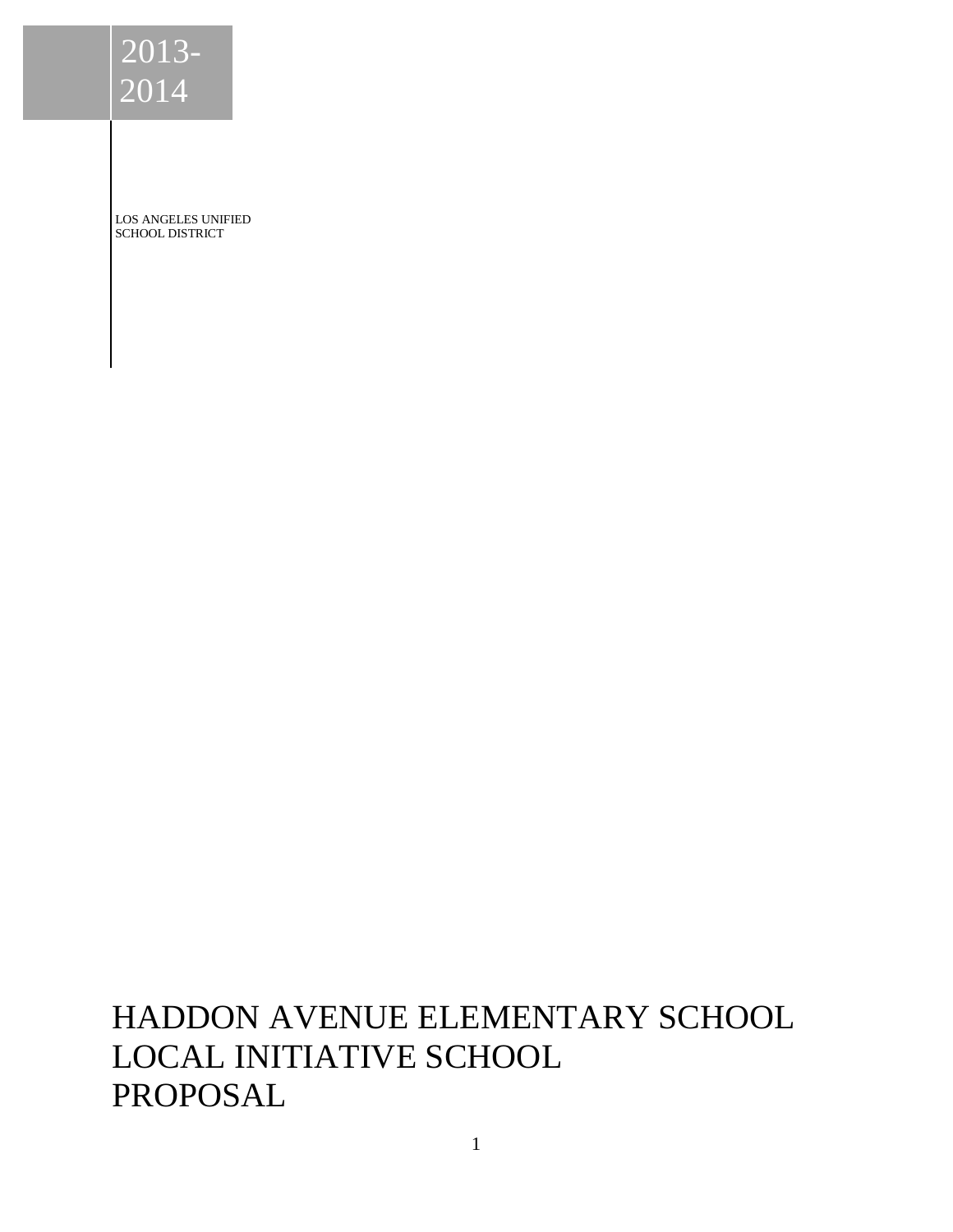### **A. Mission Statement**

Haddon Avenue Elementary School is a safe and nurturing learning environment in which all stakeholders work collaboratively to create a culture of high expectations and motivate all children to be successful scholars and citizens throughout their academic careers and beyond.

### **B. Vision Statement**

Haddon's vision is to promote a safe, respectful, and responsible learning environment. The aim is to continually build a collaborative and trusting relationship among the school, parents, and students, in which all stakeholders play an active role in helping students achieve their greatest potential. Learning will be enhanced by using common core standards and data analysis to plan effective instruction and intervention. Students will leave Haddon prepared to be scholars throughout middle school, high school, college, and their future careers.

All Haddon stakeholders foster a safe and nurturing learning environment. Through the implementation of a school-wide positive behavior support program, students are expected to learn and follow all school and classroom rules and to demonstrate appropriate social skills when interacting with both adults and peers. When behavioral expectations are not met, the student is expected to work to improve behavior. Students follow the school rules of Be Safe, Be Respectful, and Be Responsible. Students are recognized and rewarded weekly, during school-wide assemblies, as well as in the monthly school newsletter, for demonstrating positive decision making as it relates to the Be Safe, Be Respectful, and Be Responsible matrix in all common areas on campus. A safe environment will be further improved by increasing yard supervision and implementing a strong parent volunteer program to ensure the safety of all students. A committee of stakeholders will continue to observe, research, present, and make recommendations to adopt best classroom management practices, such as *Assertive Discipline* and *Lessons in Character.*

Haddon believes in meaningful collaboration among all stakeholders. On a monthly basis, administrators, teachers, parents, staff, and community members meet at ELAC, School Site Council, and "Coffee with the Principal" meetings to discuss pertinent school issues. In addition, Haddon strives to provide support and resources to families in need. The school intends to continue this trend of communication by offering more classes for parents, Parent-Teacher workshops, Literacy and Math family events, and family-fun nights based on parent survey feedback. These collaborations will provide greater opportunities for parents, teachers, and students to engage in dialogue and achieve continued success.

Haddon strives to establish a strong and effective learning community. The goal is to motivate the students to become higher level critical thinkers and independent problem solvers. Haddon will utilize the LAUSD Teaching and Learning Framework to identify clear expectations for effective teaching and to identify exemplary practices that will enable us to meet the goal and move all students to proficiency. Also, as identified in the Teaching and Learning Framework, teachers will utilize researched based strategies that have been proven to be effective in meeting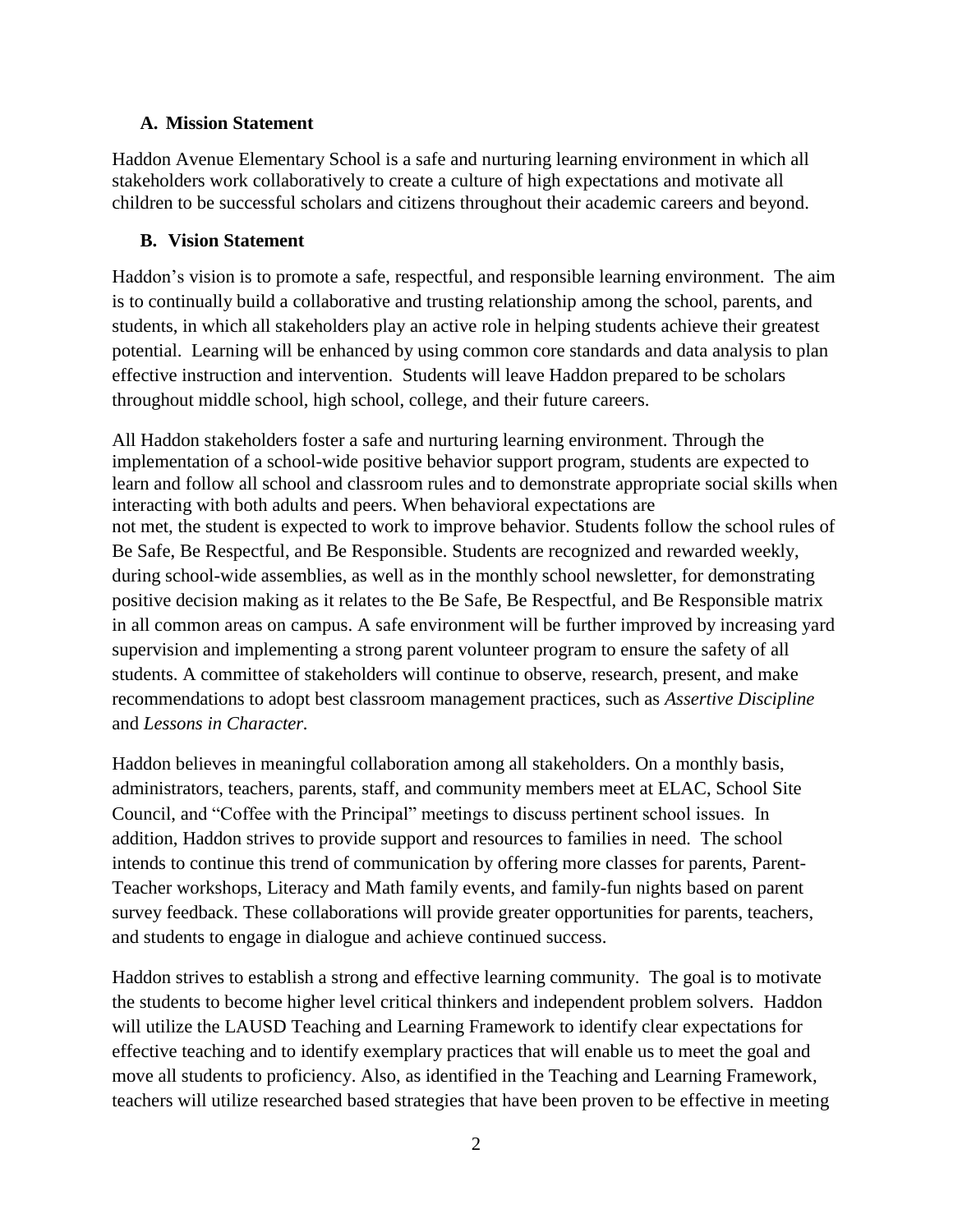the needs of diverse learners including English Learners, Students with Special Needs, and Students with Disabilities. In order to analyze teaching practice, evidence of a teacher's practice will be assessed against the Teaching and Learning Framework. This evidence is collected using a variety of strategies, including classroom observations, professional conversations, and artifacts. On a weekly basis, teachers meet by grade level, with support staff, and are provided with professional development time. Teachers use this time to analyze student data, plan lessons, share best classroom practices, and set grade level goals in order to continually improve student learning through the delivery of instruction and progress monitoring. The school intends to deepen its understanding and knowledge of its teaching practices by strategically scheduling days for teachers to analyze data after district-mandated assessments are administered. Teachers, in and out of the classroom, will implement classroom based or pullout intervention throughout the day using Universal Access Time, small group instruction, or afterschool intervention. During this time, differentiated instruction and intervention will be provided to meet the needs of every student.

Haddon's vision is to cultivate successful scholars and prepare them for the future through the effective use of teaching strategies and the use of modern technology. In order to promote middle school readiness, a partnership with Pacoima Middle School will be established to present students and parents with what is expected to graduate and how they can help their child reclassify. In addition, technology classes will be provided to develop the computer literacy skills needed for student success in the  $21<sup>st</sup>$  century. Finally, the school will build college awareness by continuing its weekly College Awareness Wednesdays and annual College Day, at which Haddon staff and alumni speak and share their experiences and successes. The school envisions a college-rich environment that will motivate every student to pursue higher level education.

#### **C. School Data Profile/Analysis**

## **1. Where is the school now? What do the data/information collected and analyzed tell you about the school?**

One of the underlying causes for the decrease in the number of students taking the CST in both English Language Arts and Mathematics is the students transiency rate the school. In 2009-2012, the student transiency rate at Haddon was 17.3% and in 2010-11 10.1%, and in 2011-2012 it was 15.6%. With the rise in housing costs and lack of employment available, families are moving to other areas, such as Lancaster and Palmdale. The underlying causes for the increase in the percentage of students scoring Proficient or Advanced on the CST vary from the nature of the school calendar to the implementation of the district adopted literacy program. During the 2007- 2008 school year, Haddon was a Multi-Track school. The school has since become a traditional school, without all the breaks disrupting instruction throughout the year. Also, the school used grade level collaboration to differentiate instruction for targeted groups of students. The school also went from managing two literacy programs to one literacy program during that time. The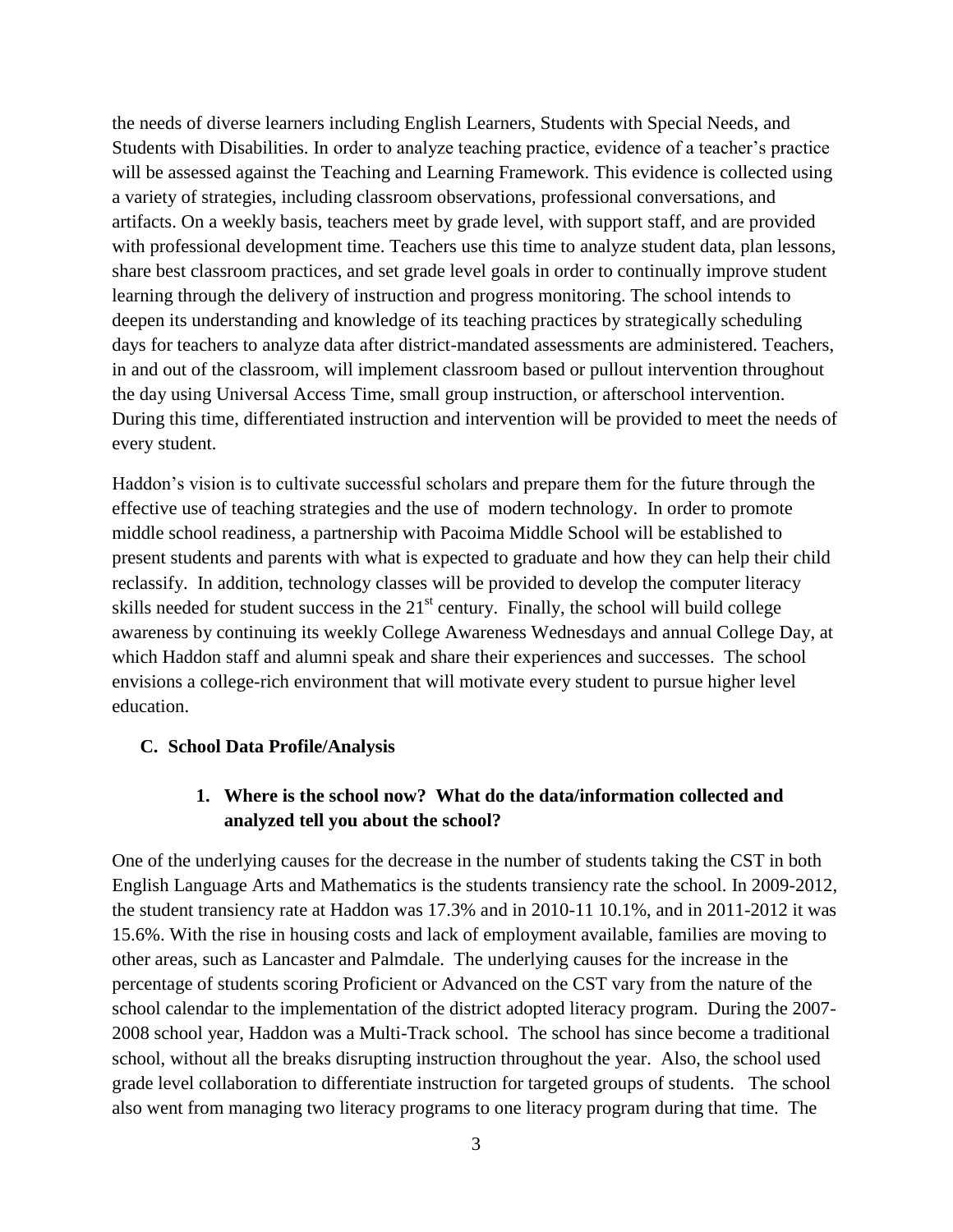increase in the percentage of students scoring Proficient and Advanced on the CST in Mathematics is due to the fact that language is not an issue when solving math problems.

Haddon Avenue Elementary School serves 898 students. English Learners (ELs) currently comprise 45% of the total student population. Of the remaining students, 13% are identified as RFEP (Reclassified as Fluent English Proficient), of which the reclassification rate for 2011- 2012 was 14.7%. The Students with Disability (SWD) constituted 10% of the total school population, and the lowest percentage of students scoring Proficient or Advanced in English Language Arts (ELA) on the California Standards Test (CST), at 17%. They were followed by English Learners, with 22.8% of students achieving proficiency in English Language Arts. The percentage of students proficient and advanced in the sub-group of Socio-Economic Disadvantaged in the area of English Language Arts is 44.1%. In 2011-2012 the Academic Performance Index (API) growth was 36 points, for a total of 788, according to Annual Measurable Achievement Objective (AMAO) 3, adequate progress for EL subgroup in meeting grade level academic achievement in ELA and mathematics, the EL population did not meet the target for proficiency in ELA.

Haddon can celebrate several areas of success. All the criteria were met for the Academic Performance Index (API). The school grew 6.2 percentage points in Mathematics under the Academic Yearly Progress (AYP) measure. There was a growth of 5% (9.1% to 14.2%) in reclassification rates. AMAO 1, Progressing in English Language Acquisition, and AMAO 2, Exiting or Reaching English Language Proficiency, were both met by students on the CST. There was a growth of 12.4% for SWDs in ELA, 17.0% to 29.4%. There was also growth for SWDs in the area of Math, 44.7% to 52%. Upon reflection, the school found that interventions proved effective in moving students to Proficient and Advanced in all grade levels, except 3<sup>rd</sup> grade. Teachers also implemented differentiated instruction, Targeted Small Group Instruction, Tier 2 Interventions, TA Push-In, and After School Tutoring.

Another success was the increase in parent participation in the School Experience Survey, from 39.4% to 65.2%. The increase was due in part to the school's efforts to remind and encourage parents to participate. There were reminders to parents during all informational meetings and through phone calls. Parents encouraged other parents to fill out the survey.

Despite the school's successes, there are areas of concern. These concerns are based on the CST results for 2011-2012. Not all of the criteria for the AYP were met. The areas not met were in the following subgroups: School-wide, Hispanic/Latino, Socioeconomically Disadvantaged, and English Learners. There was a decrease of 15.2% in  $3<sup>rd</sup>$  Grade English Language Arts scores, from 40.4% to 25.2%, on the 2011-2012 CST.

Examination of the parent survey results showed that there was a decrease in the percentage of parents who felt they could communicate with teachers about their child's schoolwork, 67.3% to 40.9%. Parents believed there is a language barrier between some parents and some teachers.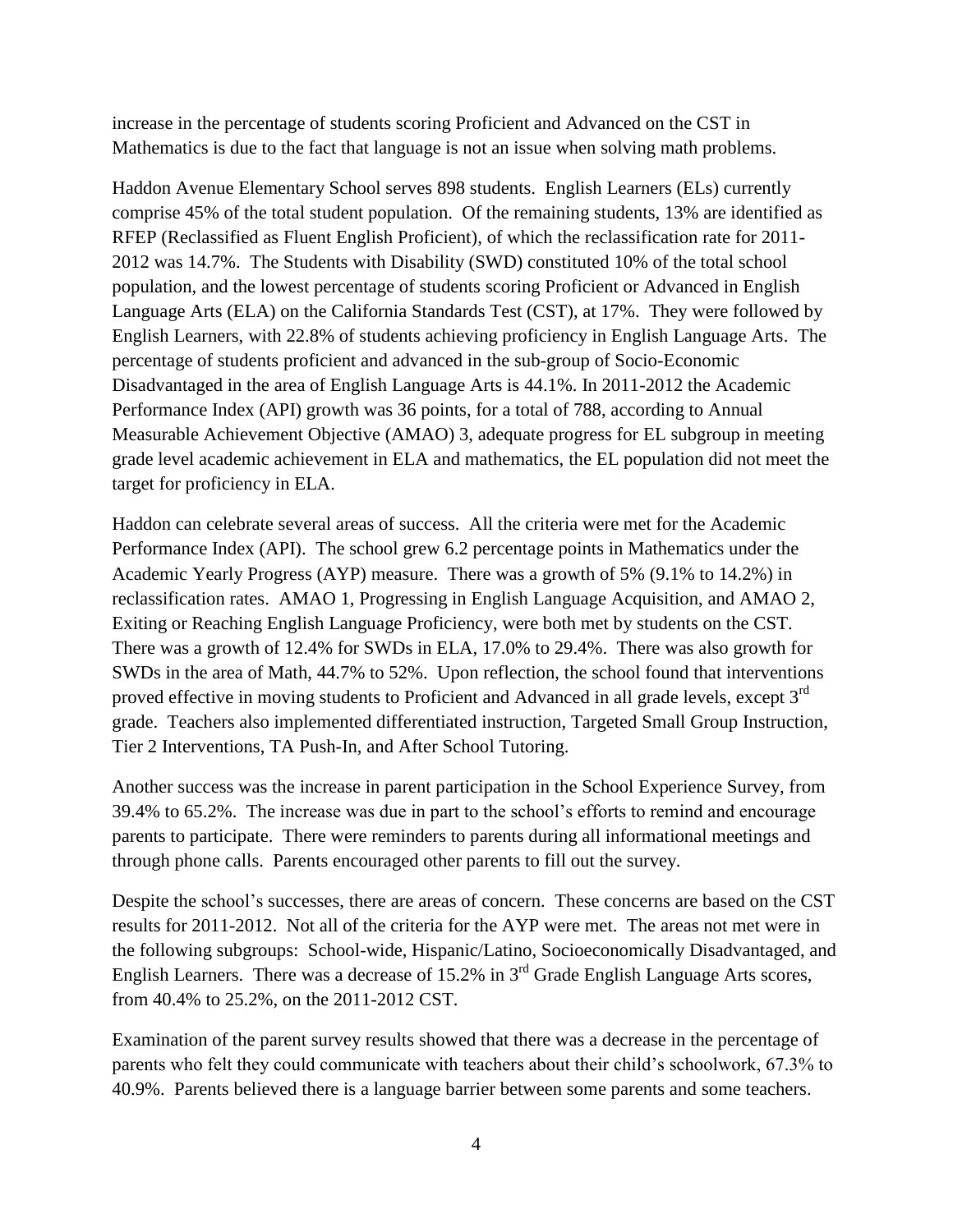Some parents do not speak English and some teachers do not speak Spanish. Another possible factor is parents do not have someone they trust to translate for them when they speak to the teachers. Therefore, some solutions offered are for staff members who can help with translation for parents when parents need to meet with a teacher who does not speak Spanish. It is also very important to make sure parents are made aware of any future surveys, or forms that need to be returned to school, through phone calls, notices, and reminders during meetings at school.

Over a period of five years, from the 2007-2008 school year through the 2011-2012 school year, the number of students taking the CST in English Language Arts has decreased. Overall, 585 students took the CST during the 2007-2008 school year, while 500 students took the CST during the 2011-2012 school year. Evidence of this decrease can be seen in all of the school's major subgroups. The Latino subgroup decreased from 582 to 496. The English Learner subgroup decreased from 275 to 184. The Students with Disabilities subgroup decreased from 52 to 17. The Socioeconomically Disadvantaged subgroup decreased from 578 to 483.

During this same period of time, the percentage of students scoring Proficient or Advanced on the CST in English Language Arts increased from 25.1% in 2007-2008 to 44.8% in 2011-2012. Evidence of this increase can be seen in all of the school's major subgroups as well. The percentage of English Language Learners increased from 7.3% to 22.8%. The percentage of Students with Disabilities increased from 0% to 17.6%. The percentage of Socioeconomically Disadvantaged increased from 24.4% to 44.1%.

The number of students taking the CST in Mathematics also decreased between the 2007-2008 school year and the 2011-2012 school year. Overall, 585 students took the CST during the 2007- 2008 school year, while 508 students took the CST during 2011-2012 school year. Evidence of this decrease can be seen in all of the school's major subgroups. The Latino subgroup decreased from 582 to 504. The English Learner subgroup decreased from 275 to 190. The Students with Disabilities subgroup decreased from 52 to 25. The Socioeconomically Disadvantaged subgroup decreased from 578 to 491.

The percentage of students scoring proficient or advanced on the CST in Mathematics increased from 37.1% to 62.4% during this same period time. Evidence of this increase can also be seen in all of the school's major subgroups. The percentage of Latinos increased from 36.8% to 62.5%. The percentage of English Language Learners increased from 22.2% to 38.4%. The percentage of Students with Disabilities increased from 7.7% to 32.0%. The percentage of Socioeconomically Disadvantaged increased from 36.5% to 61.9%.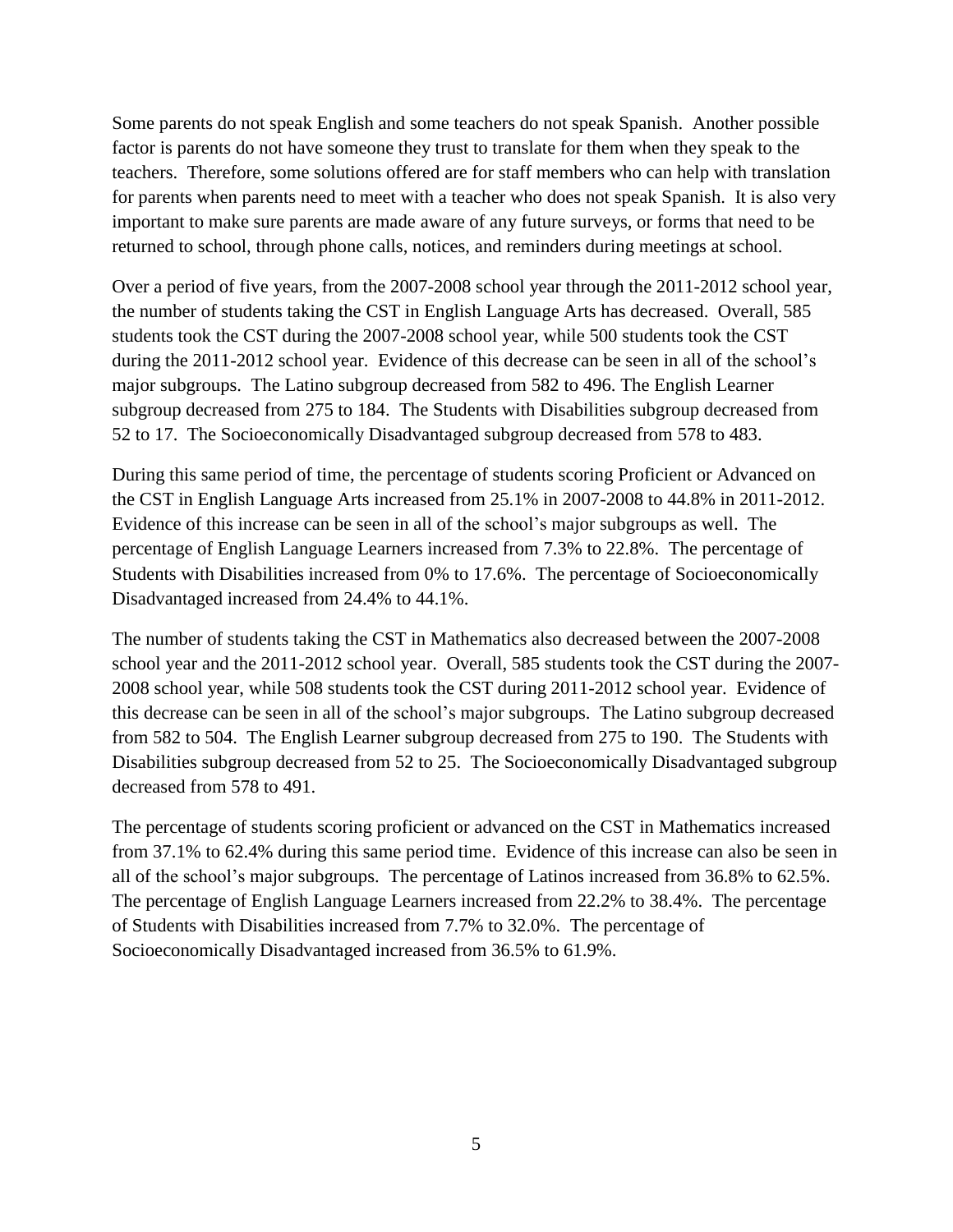**2. Based on your analysis and current available resources, please identify the most central and urgent issues/challenges that are hindering the school from improving student learning and achieving the vision of the successful graduate and the school articulated above? What is the supporting evidence that leads to identify the items listed above as high priorities?**

Based on the analysis and current available resources, three central and urgent issues have been identified that are hindering the school from improving student learning and achieving the vision of the successful graduate and the school. First, in the area of English Language Arts, there is a deficiency of academic language and school readiness. Upon initial assessment of the Pre-Language Assessment System (Pre-LAS) and the Pre-K/K screening, results indicate students are missing the basic skills of literacy at the pre-Kindergarten or Kindergarten level. The foundational skills include recognition of letters, numbers, colors, shapes, and knowledge of academic vocabulary. This deficiency of academic language and school readiness is attributed to the lack of school readiness preparedness. Another factor is student attendance, low attendance impacts student learning and progress.

Another challenge Haddon faces is a lack of positive parental involvement. A small percentage of parents participate in the Parent Center, school events, and parent meetings. Low parent participation has hindered communication as well as the promotion of a positive school culture between the school and parents. The following are current strategies utilized to promote parental involvement: Parent and Teacher conferences twice a school year, monthly English Language Advisory Committee, monthly School Site Council, monthly Coffee with the Principal, weekly parent workshops based on parent survey results, teacher and parent workshops, weekly Connect Ed calls, monthly parent newsletter, parents are invited to attend student recognition and award assemblies both monthly and quarterly. The parent officers of the English Language Advisory Committee meet prior to the monthly meeting to set the agenda and prepare for the meeting with the Principal and Coordinator. The parent members of the School Site Council also meet with the Principal and the Chairperson along with other members prior to the meeting to discuss the upcoming agenda and to prepare for the meeting.

The final challenge that Haddon faces is a lack of early identification of students with special needs. Prior to early identification, teachers and parents are in need of professional development in response to intervention and differentiated instruction to meet the needs of not only students with special needs, but also students who are performing below benchmark. Teachers need to be trained in the referral process and the appropriate timelines for identification, so that students are referred in an appropriate and timely manner. Currently, Haddon offers five different types of early intervention/school readiness programs for pre-school age students. The programs include School Readiness Language Development Program, California State Pre-School, Special Education Pre-School Mix for thee year old students, Special Education Pre-School Mix for four year old students and a partnership with Los Angeles Educational Partnership which provides a play group experience for three and four year old children with parent support group meetings .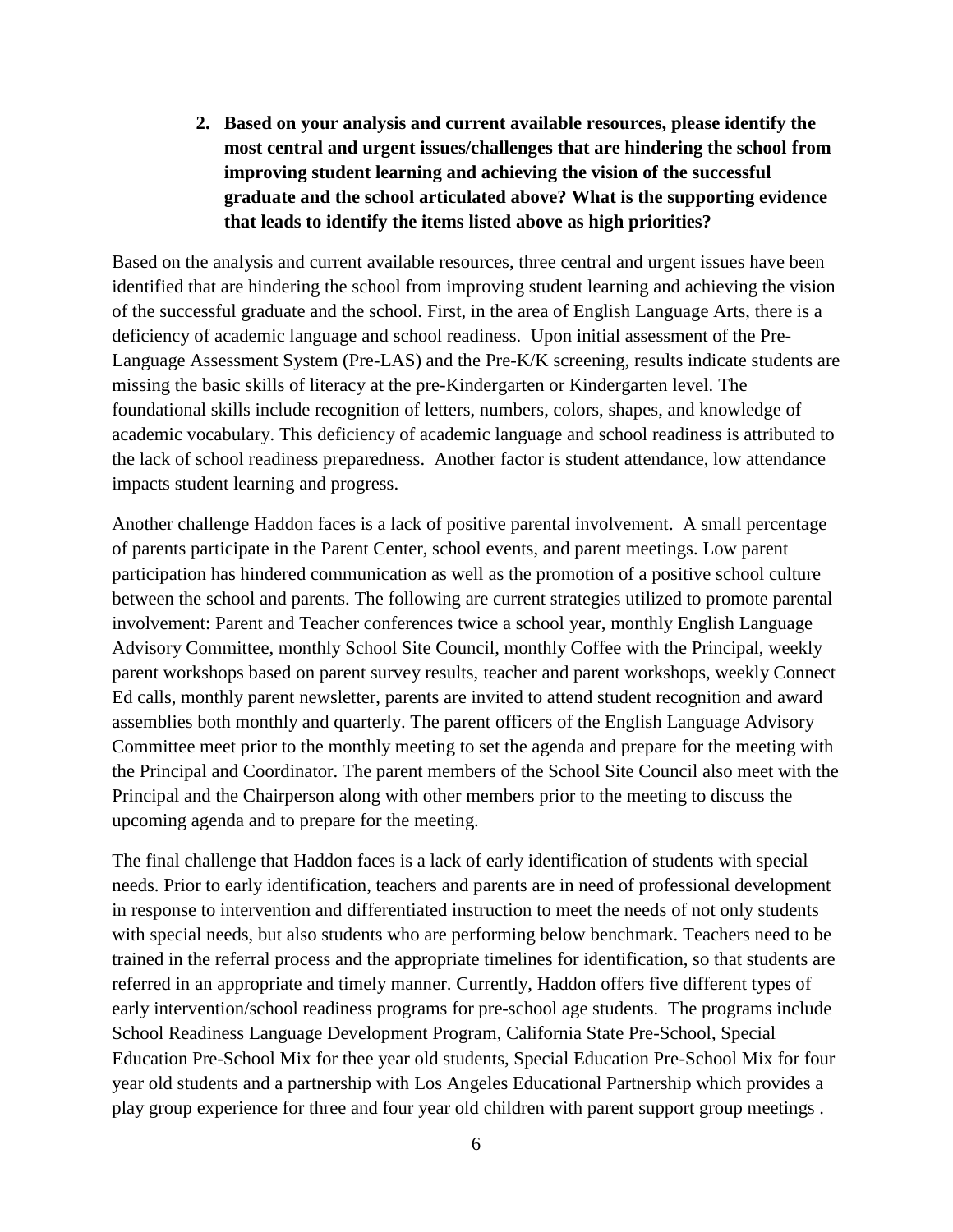#### **Rationale for Choosing the Local Initiative School Model**

According to the needs and challenges identified in Section C, the establishment of the Local Initiative School Model will help Haddon improve school performance and student achievement. Through the implementation of the flexibilities and autonomies (as shown in the LIS Request for Proposal), Haddon will be able to take ownership of site based decision making in areas of scheduling, professional development, and mutual consent for hiring school personnel in order to implement the vision and objectives of the school.

Upon analyzing all current data and the current state of Haddon, school stakeholders recognized that the school has made significant progress in the areas of math, English Language Arts, and Special Education. However, data also demonstrates a deficit in the area of English Language Arts, specifically within the two subgroups of English Language Learners and Students with Disabilities. The Local Initiative School plan will allow Haddon to increase the number of Banked Time Tuesdays and schedule additional professional development opportunities. During the additional scheduled professional development sessions, the teachers will be trained in the District Initiatives: Common Core Standards, Master Plan and the Teaching and Learning Framework. Teachers will also be able to deepen their understanding and knowledge of effective teaching practices by strategically planning lessons, observing best teaching practices, implementing lesson study, sharing best classroom practices, and setting grade level goals in order to continually implement effective standards based instruction and progress monitoring to meet the needs of every student in the area of English Language Arts.

In addition to increasing student performance and achievement, the Local Initiative School model will allow us to hire staff which fully embraces the vision and objectives outlined in the Local Initiative School plan. All stakeholders, including staff, parents, and community members, will be expected to contribute as partners in expanding the learning opportunities and support services available for students. To begin this path of implementation, all stakeholders have participated in numerous informational and collaborative reform meetings. In September 2012, the principal, Mrs. Mendoza, and the UTLA representative, Olimpio Ramos, signed the intent to apply to become a Local Initiative School, with the approval of the staff. In December 2012, 38 out of 44 UTLA represented certificated staff signed the Local Initiative School petition. Together with parents, staff, the Design Team, and the community, the school has established this Local Initiative School proposal.

The Design Team, upon evaluation of the needs of Haddon, decided that Local Initiative School model would be the best fit for the school culture. The teachers at Haddon are always looking for ways to improve student achievement based on what is going to be in their best interest. The Local Initiative School model provides us with autonomies and flexibilities. The autonomies of scheduling, professional development, and mutual consent will provide Haddon with the flexibility to accomplish the mission and establish the vision for a school culture of high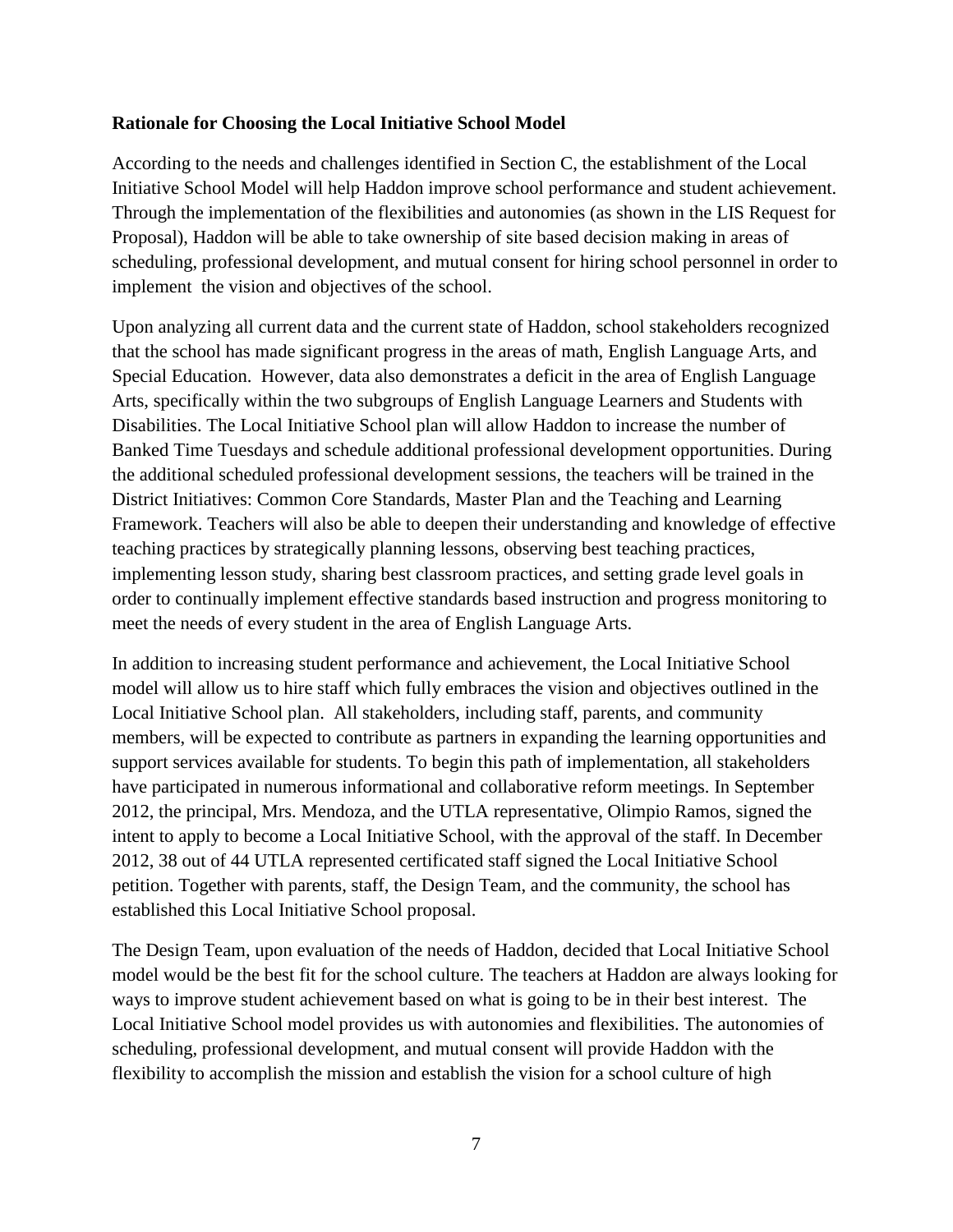expectations that motivates all children to be successful scholars and leaders throughout their academic careers and beyond.

# **D. Local Initiative School Waiver & Rationale**

# 5. Local Scheduling

Modifications in the local scheduling will address several of the concerns identified in Section C. These modifications will allow the teachers and staff to continue to work on improving the school, continue the upward momentum, and meet the vision. All changes will adhere to all mandated state and federal guidelines.

The change in the local schedule will allow us to have more Early Release Tuesdays. During the additional Tuesday Banked Time/Professional Development time, teachers and staff will continue to gather and attend to improving all students English language proficiency. It will allow us to reach the school's goals for improving the English language learners' proficiency on the California Standards Test, as stated in the Single School Plan for Student Achievement. It will also allow teachers to gain strategies to succeed with students with disabilities and advance their progress. The changes will permit teachers to better prepare an academic curriculum to advance students towards becoming college bound and career ready. It will facilitate staff and teachers in enhancing collaboration for managing the curriculum to meet economically disadvantaged students' academic needs.

The current scheduling of inconsistent Early Release Tuesdays has caused confusion for parents. Therefore, modifying the school schedule to have a more regular calendar of Early Release Tuesdays will lead to more certainty and better communication with parents.

The specific changes to the bell schedule will include adding 5 minutes at the end of every day to adhere to state and federal mandate minutes. Teachers will adhere to the district mandated annual number of school days and minimum annual instructional minutes; therefore no alternative language will replace contract language. Mutual consent parameters will allow us to choose new staff that share in the vision.

## 7. Professional Development

Modifications in professional development will address several of the concerns identified in Section C. It will allow the teachers and staff to continue to work on improving students learning, maintaining the upward momentum, and meeting the vision. All changes will adhere to all mandated district, state and federal guidelines.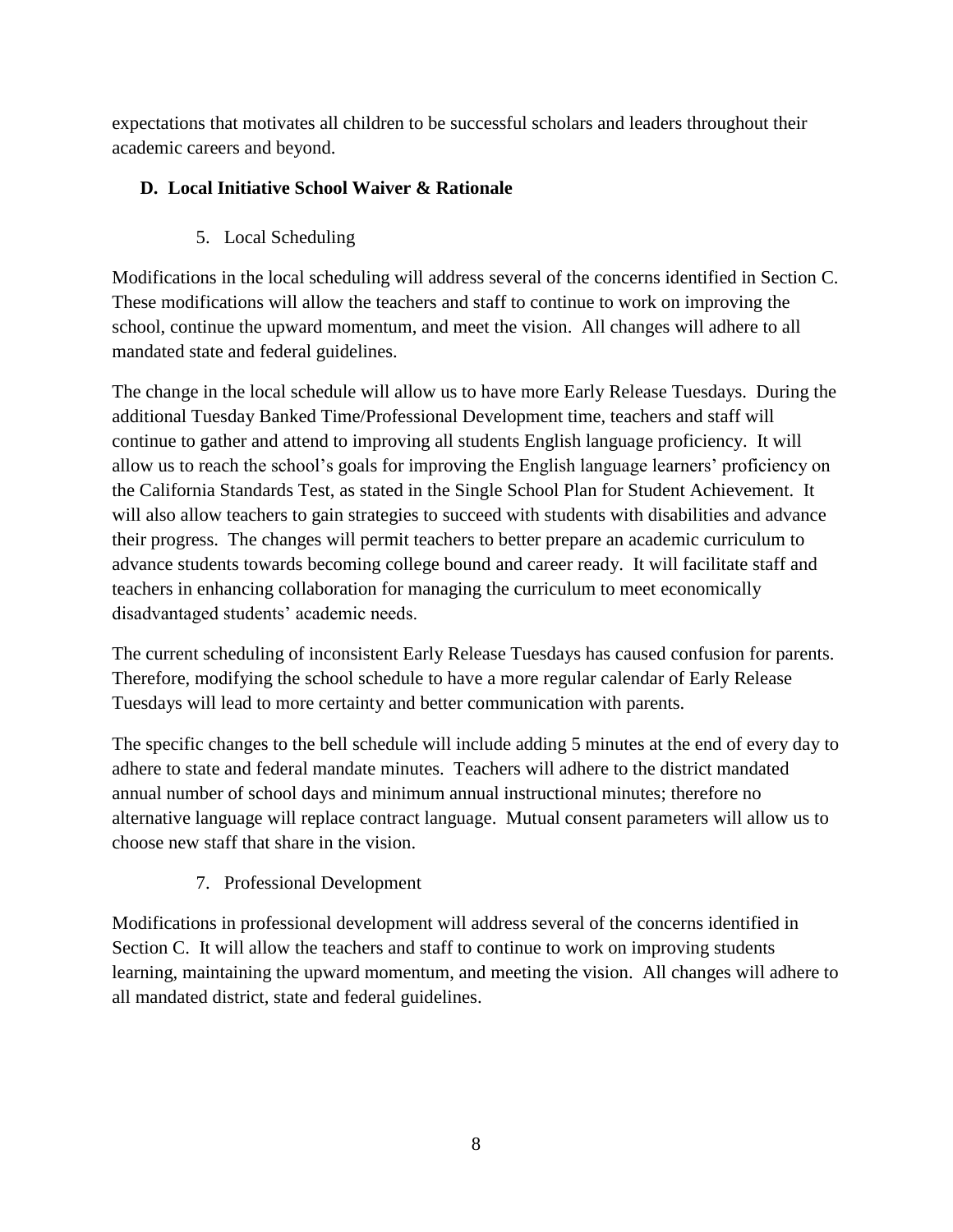Professional Development will be aligned to the District initiatives in the areas of the Common Core Standards, Master Plan and the Teaching and Learning Framework with an focus on differentiated instruction as well as differentiated professional development based on the need of students. Professional development time will be utilized, additional time gained from the other local initiative school autonomy (Scheduling) to reach specific, measurable, attainable, and realistic time bound goals set by the school stakeholders. Guided by district periodic assessments, teacher created assessments and other indicators, goals will be arranged for specific students, grade levels, and the school as a whole. During professional development, teachers and staff will continue to gather and attend to the improvement of all students' English language proficiency. The school will work collaboratively to reach its goals as stated in the Single Plan for Student Achievement. In addition, it will allow teachers to gain strategies to progress and succeed with students with disabilities. The changes will permit the teachers to better prepare an academic curriculum to advance all the students towards becoming college bound and career ready. It will assist staff and teachers in enhancing collaboration for managing the curriculum to meet economically disadvantaged students' academic needs.

To attain these goals, professional development will take several forms. It will be differentiated to target specific goals. Utilizing benchmark assessments, such as district periodic assessments and teacher created assessments, to monitor student progress, grade levels will meet and create explicit plans to incorporate strategies to shore up deficit areas and advance sections of strengths. To better accomplish this, the professional development will be tailored to assist in ensuring that the tactics can commence at a more strategic time, i.e., soon after chosen assessments are administrated and graded sooner, rather than later. Another strategy will be to include cross grade level articulation to allow more opportunities for grade levels to comprehend the commonality of common core standards and better prepare students for the following level. At times, the professional development may include preparing presentations for parents that will give them tools to utilize at home to augment the students' learning experiences and help students become critical thinkers and independent problem solvers. Professional development will also be provided for all stakeholder on the positive behavior support programs, such as *Lessons in Character.* Throughout the year, stakeholders will guide the planning, implementation, content and evaluation of the professional development focusing on their specified goals. A flexible professional development committee will spearhead the differentiation and roll out of the programs.

In addition to teacher led professional development, the support staff and administrative team will observe teachers and debrief them on their instructional techniques. Additionally, support staff can suggest strategies to help meet mutually determined goals for specific teachers, grade levels, or the whole school. Funding for the outside resources will already be included in the budget and no other cost will be associated with the local scheduling change; therefore the local schedule waiver is cost neutral.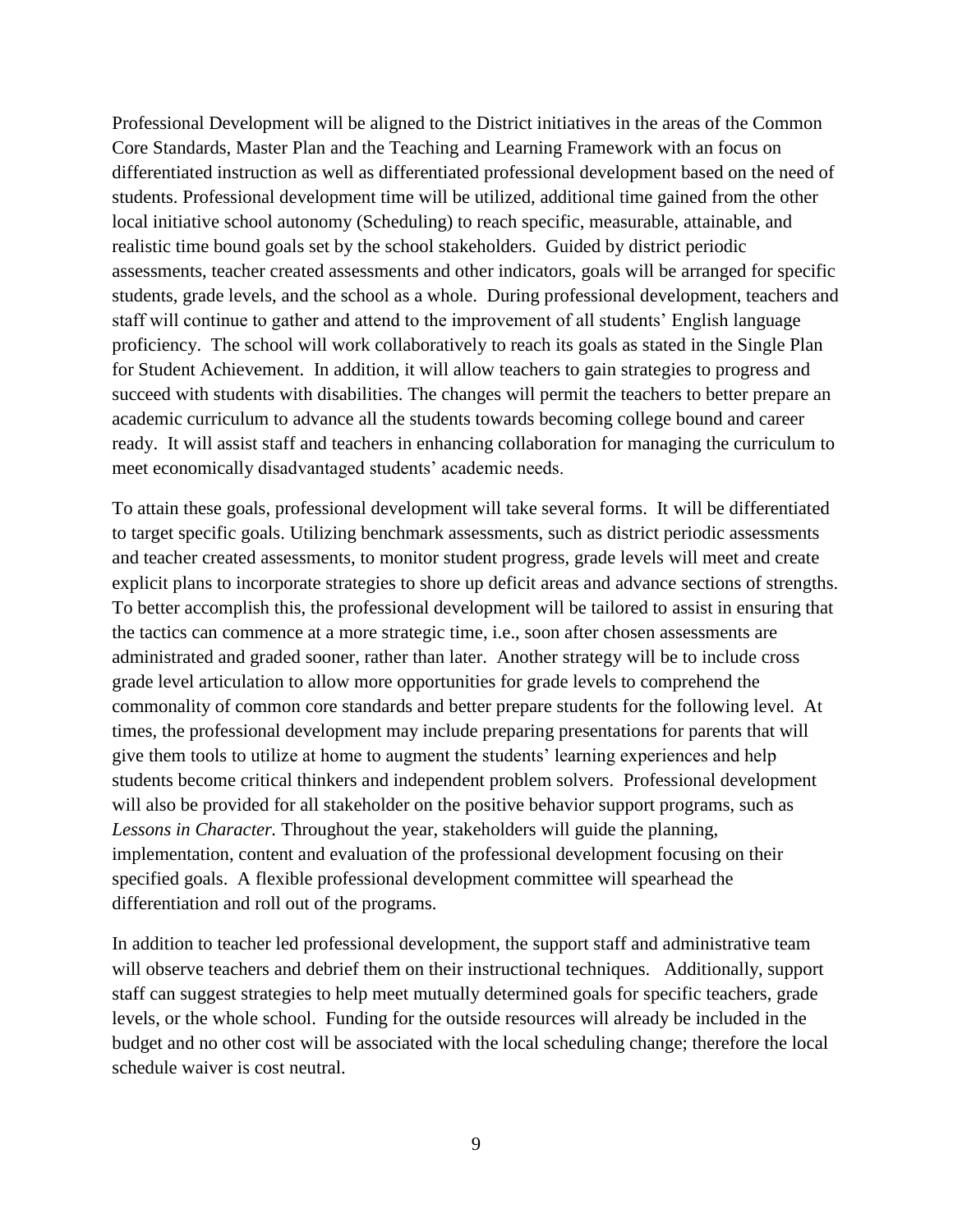#### **9. Mutual Consent**

Haddon Avenue Elementary is requesting the "mutual consent" waiver as one of the LIS reform model autonomies. As a Program Improvement Year 5 Plus school Haddon Avenue Elementary currently does not have the autonomy to create a staff selection committee for the purpose of hiring teachers or administrative personnel. As the school wishes to maintain Haddon's safe and nurturing learning environment, where all stakeholders work collaboratively for student success, new members to this learning community are expected to share Haddon's vision, resulting in continued academic accomplishments. Haddon will not to accept District mandated priority placements.

Haddon has dedicated itself to begin operating within the LIS reform model to further its path of student success. In requesting the scheduling and professional development waivers, all stakeholders will be asked to continue working collaboratively in data analysis, engaging in staff development activities to develop strong instruction, and increasing after school interactions with parents and community members. These activities are recognized as demanding, yet necessary to ensure Haddon's continued success in educating young scholars. Therefore, any new employee joining Haddon must be an asset to this learning community, rather than an isolationist or one unwilling to devote the necessary effort to meet student needs in a collaborative environment.

The proposed composition of the Personnel Team would include members of the various stakeholders groups: administrator, certificated staff, classified staff, and parents or community members. The proposed Personnel Team for teacher, out of classroom certificated staff, or classified staff selection would be composed of the administrator, the UTLA or classified union representative (as is necessary for the open staff position), a classroom teacher, one out of classroom certificated staff member, a classified staff member, such as the school administrative assistant (SAA), and a parent. Of the six Personnel Team members, several may be fluid members. The classroom teacher may conceivably belong to the same grade level that is seeking a new member. The parent may also have children in the grade level that requires a teacher. Per the UTLA contract, the out of classroom certificated staff selection does not end with the interview by the Personnel Team; the selected candidate would be presented to certificated members for a confirmation vote. The proposed Personnel Team for principal would include the UTLA representative, two classroom teachers, one out of classroom certificated staff member, one classified staff member, and two parents.

The UTLA-LAUSD contract will not be altered, no alternative language is necessary to substitute for contract language or policy. Staff selection will respect contract guidelines beyond the request to waive District mandated priority placements.

In devising and utilizing the Personnel Team for staff selection, the Haddon community ensures that the vision, which guides the school's work, will continue to benefit Haddon's students.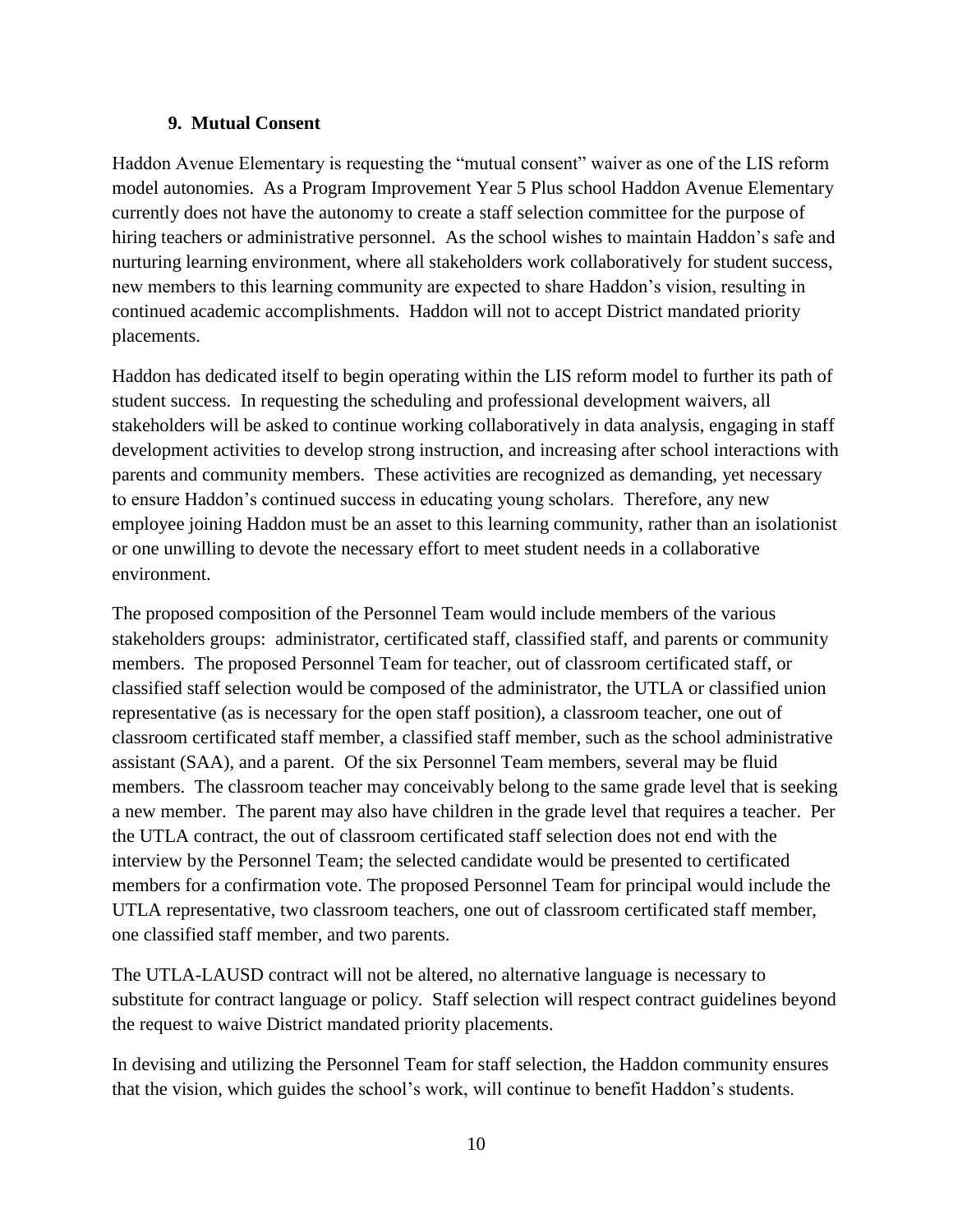Because the Personnel Team will include members who represent the diverse stakeholders present at Haddon, the impact felt at the school will be one of a shared sense of inclusion and collaboration.

### **G. Family and Community Engagement**

To involve parents, Haddon has previously hosted various events and opportunities where families and community members are engaged. Such events and opportunities include Literacy Night, Math Night, Parent-Teacher workshops, family-fun nights, Coffee with the Principal, ELAC, and SSC.

At Literacy Nights, teachers encouraged reading was by setting up booths where students could come listen to a story read aloud. Books were given away to promote reading at home. Authors were invited, giving students the opportunity to meet authors and get their books autographed. The school has also hosted Math Night. Each teacher presented a standards based math lesson accompanied with a game to take home that would enable families to practice math skills at home.

Teachers presented different types of parent workshops. Homework workshops are designed to provide strategies for parents to help students with their homework, as well as talk about homework expectations. Fluency workshops are designed to show parents how to prepare for the fluency tests. Math Problem-Solving workshops teach parents how to interpret the word problem and find the clue words that will allow the child to solve the problem. Algebra workshops pre-teach the order of operations (P.E.M.D.A.S.) so that parents could help their children at home. During the second community forum, the school hosted workshops in college readiness, safety, and the budget, topics which were all chosen by the parents during the first community forum.

Family fun nights included events such as Movie Night, Spirit Night, Talent Show, Ritchie Valens Celebration, and caroling. Movie Night provided a time for the community to come together in a relaxing environment. Spirit Night gave families the chance show Haddon pride by decorating t-shirts in a creative way. The Talent Show set the stage for students to demonstrate their talents, while parents assisted with the preparations backstage. The Ritchie Valens Celebration allowed Haddon to showcase its rock superstar student, Ritchie Valens. Caroling allowed teachers and staff members to visit the homes of various students and spread holiday cheer.

To increase parent participation, the following challenges will be addressed. Provide translation through LAUSD's Translations Unit for language interpretation. Send information in monthly newsletters and telephone messages using Connect Ed will keep parents up to date. Also, having events at different times will allow for parents with different work schedules to attend. A parent survey will be sent home to ask parents what times are best for the meeting and events and what topics they would like addressed.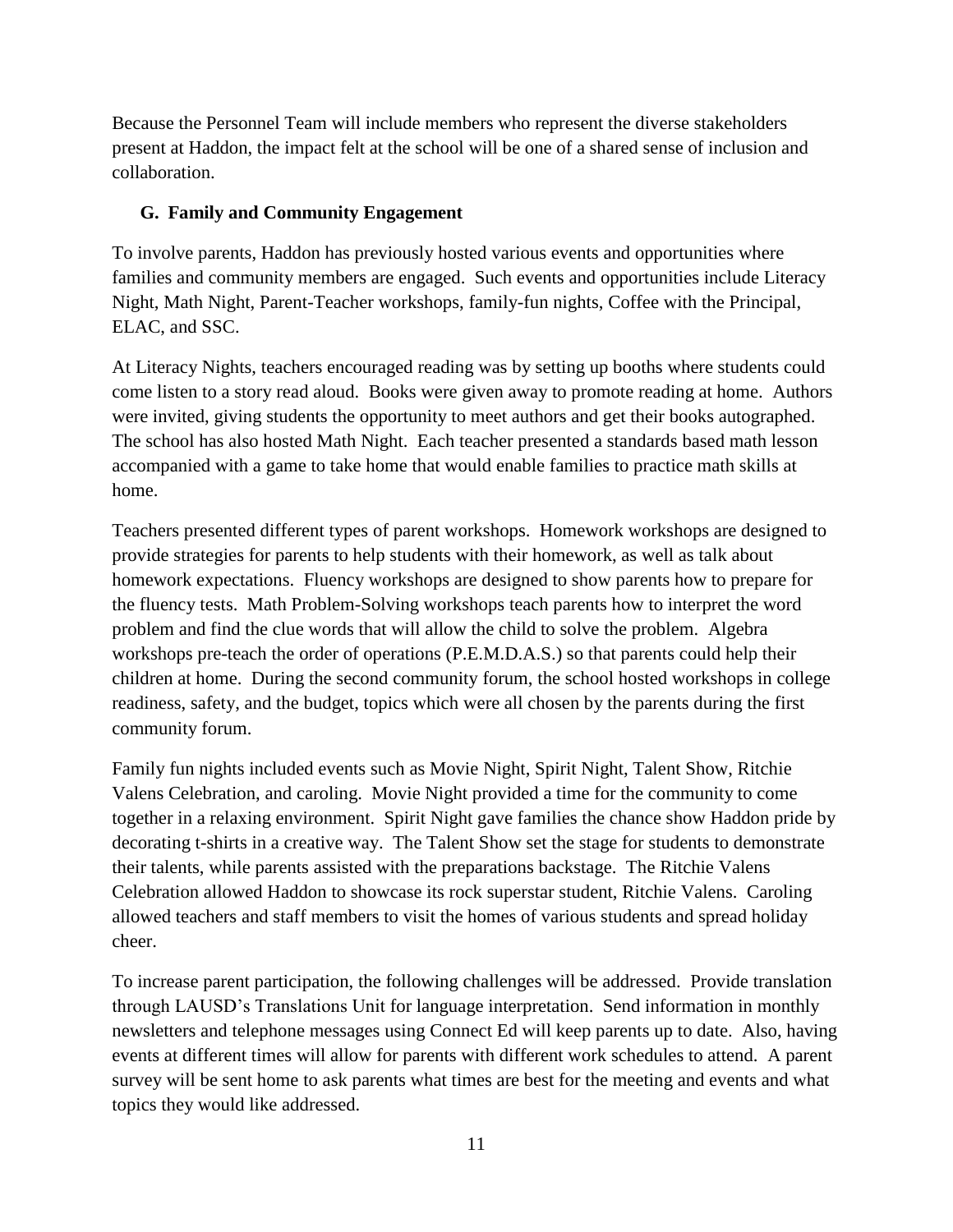Parents will be provided many opportunities to be involved in their children's educational lives. The school begins the year with Back to School Night, when teachers inform parents of expectations, grade level standards, the curriculum, classroom rules, and the homework policy. Parent-Teacher conferences, held twice a year, allow for discussion of academic progress, behavior, and CST scores. Open House invites parents to their children's classes as well as other grade levels in order to observe future grade level classrooms and meet with teachers. Parent Education classes in the Parent Center bring in specialists to present parents with tools to use at home and provide them with resources and ESL classes.

Opportunities for the parents to gain a better understanding of the school's instructional program will be provided during English Learner Advisory Committee and School Site Council meetings. Other occasions to observe curriculum will include classroom observations and visitation of other schools.

Forming partnerships with outside resources helps the school and families. Businesses in the local community, such as Costco, El Superior, Target, and Starbucks, have donated various items, including backpacks, food, shoes, and water. The relationship with Sierra Canyon Middle School has provided students and families with educational activities, in addition to gifts, sports equipment, and other supplies. The school also teaches what it means to give back when donating to the community through MEND or different organizations through the Consolidated Charitable Campaign.

To ensure parent participation at school, various measures shall be set in place. In addition to the use of sign-ins to track participation rates, gathering feedback from the parents will become a common practice. After every Coffee with the Principal and parent workshop, parents are asked to complete an evaluation. This provides the parents additional opportunities to provide input. The School Experience Survey will also paint a picture of how teachers, parents, and students feel every year. In addition to the LAUSD annual School Experience Survey, parents are encouraged to complete the Haddon Parent Survey during the first month of school. The results of the survey drive the topics for parent workshops and participation.

### **H. School Planning Team**

Haddon Avenue Elementary has been steadily improving, as evidenced by the continual increase of the school's API, currently at 788. In an effort to maintain this upward trajectory of success, Haddon has looked at several reform models designed to strengthen the good work the school has done thus far and create a framework in which to collaborate and create an even more effective learning environment for the children.

On September 14, 2012, Haddon submitted a Letter of Interest Form for the design of a reform model. Haddon held an informational meeting on September 25, 2012 for staff and parents where three LAUSD approved reform models were presented: ESBMM, LIS, and Pilot. Led by personnel from the Local Option Oversight Committee (LOOC), Haddon stakeholders, including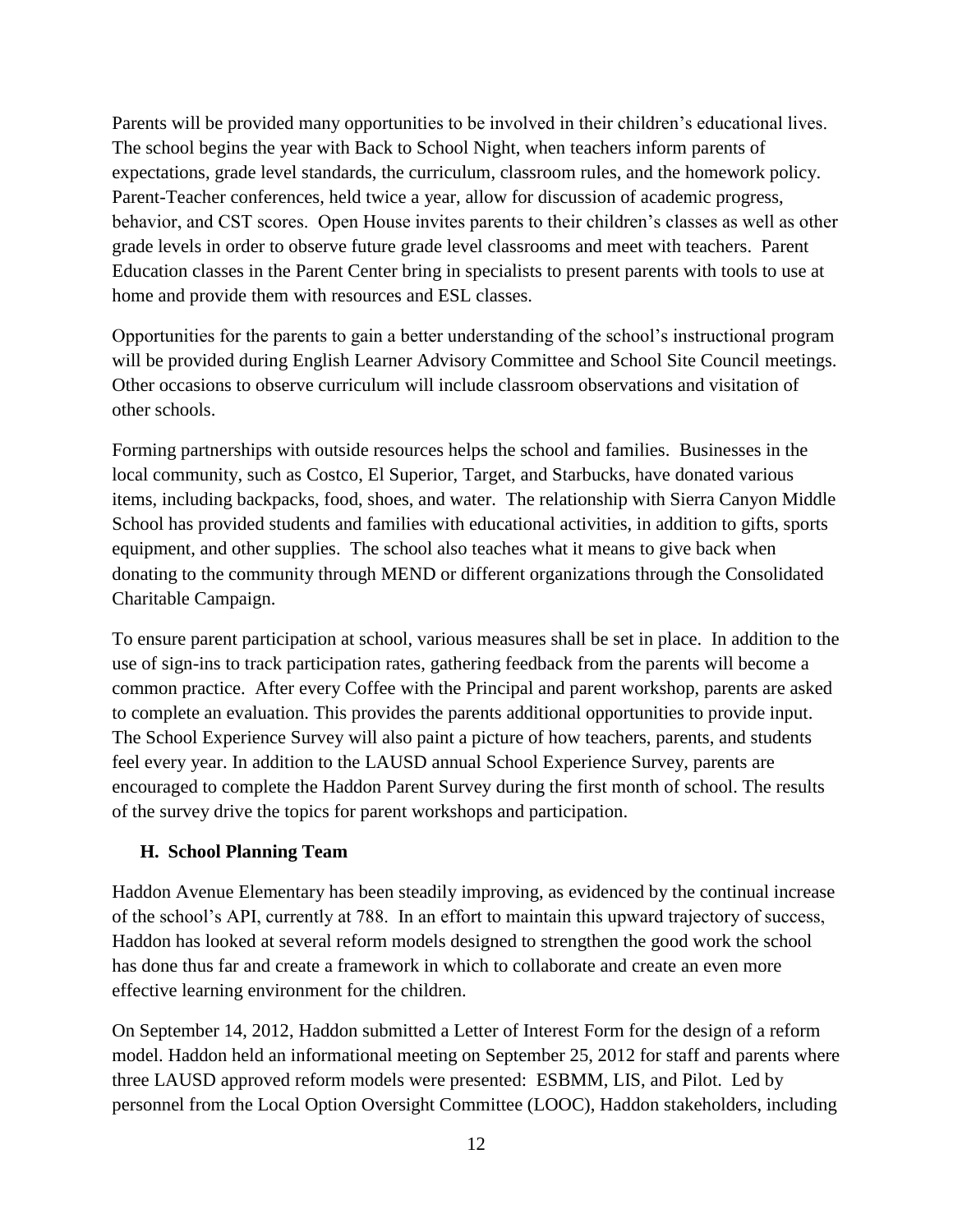the principal, certificated staff members, parents, and community members, had the opportunity to attend the presentation and ask for clarifications regarding the requirements and specifications for each model. Interest in the reform models prompted a visit by several stakeholders to the Woodland Hills Learning Academy on October 11, 2012 to see the ESBMM reform model in practice. The visitation team included members of the School Site Council (parents and community members) and ELAC, principal leader, principal, teachers, from each grade level, and out of classroom staff. On November 26, 2012 ELAC and SSC parent members were invited by the Haddon Principal to visit classrooms at Haddon. The purpose of the visit was to observe best teaching practices. As a result, additional parent visits to Haddon classrooms will occur. This team was also given the opportunity to visit Strathern Elementary School, on December  $5<sup>th</sup>$  and Vena Avenue Elementary, on December  $6<sup>th</sup>$ , to see best learning practices in action. At each school site, Haddon stakeholders were able to meet with the administrators of Vena and Strathern Elementary School for further clarification about the learning practices observed. To increase parent and community knowledge about the visitations, parent presentations, by a parent member of the visitation team, were provided at two different venues: ELAC on December 7, 2012 and "Coffee with the Principal" on December 14th.

Teacher members of the visitation team presented to their grade levels at grade level collaboration meetings and at faculty meetings. Upon further deliberation among the certificated staff, the LIS model was chosen. It was deemed the most conducive to collaborative work among all stakeholders to ensure student success. During several planning meetings, the LIS team members studied the ten autonomies available in the LIS model. Haddon chose to begin utilizing three of the ten autonomies available in the LIS reform model: Local Scheduling, Professional Development, and Mutual Consent.

In choosing the three autonomies, Haddon stakeholders also took into account the advantages each waiver would provide. For the Haddon version of the LIS model, reflection upon the school's current success, and inclusion of observed best practices, will be aided by the Professional Development autonomy. The LIS model allows for yearly reflection of best practices, based on measurable data analysis of student progress, via the various District and classroom assessments and CST results. The model also provides parameters to modify the school plan as goals are met or need to be re-worked to ensure positive outcomes for continued student achievement. To allow for the increase in meaningful and collaborative Professional Development, the Local Scheduling autonomy will provide the time needed for collaborative work. Finally, the Mutual Consent autonomy ensures that should there be a vacancy at Haddon, potential hires can come before a Personnel Team dedicated to bringing on dynamic individuals willing to work in a demanding, collaborative learning environment.

On December  $4<sup>th</sup>$ , teachers agreed to submit a letter of intent to design the school's LIS reform model. UTLA president, Warren Fletcher, and Bruce Newborn, from the Office of Intensive Support and Intervention, came to Haddon on December 6, 2012, for a voluntary teacher meeting to further explore the reform model implications and specifications. On December  $13<sup>th</sup>$  and  $14<sup>th</sup>$ ,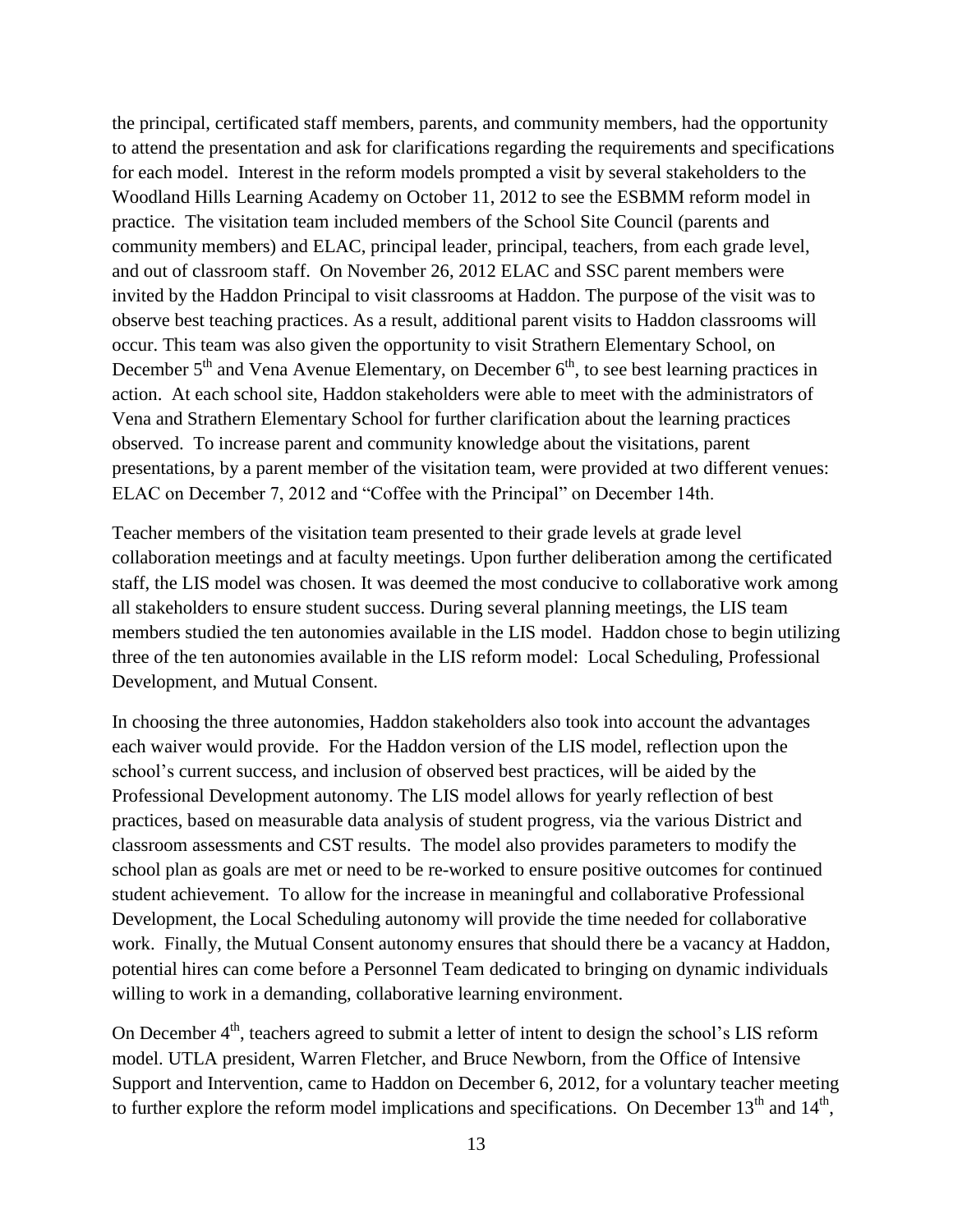the majority of teachers, 38 of 44, signed the Local Initiative School Waiver Petition to begin the reform model design.

On January 8, 2013, teachers met to contribute their ideas for the mission and vision for Haddon. In addition, obstacles to student achievement and strategies for success were identified. The LIS model and chosen autonomies were presented for parents and community members at two meetings on January 10, 2013. One meeting was in the morning at 8:00am and the other was held in the evening at 5:30pm. During the meetings, these stakeholders engaged in developing the reform model proposal. Parents and community members worked collaboratively on the following: stating Haddon's mission, developing its vision, identifying obstacles to student achievement, and brainstorming strategies and best practices. A meeting held on January 11, 2013 provided an opportunity for certificated staff and parent and community members to work collaboratively on synthesizing the work done by both groups at their respective LIS reform model planning meetings.

The LIS reform model proposal design team is composed of several school site stakeholders: in and out of classroom certificated staff, principal, and parents. The former group joined the design team on a volunteer basis. Fortunately, this group represents a cross section of the school's grade levels. These members have voluntarily attended the LIS reform planning meeting, parent and community member presentations, and actual reform design meetings.

Elizabeth Thomen is the Intervention Coordinator at Haddon and has emerged as a co-leader of the proposal design team. She arrived at Haddon in 2011 after 13 years of experience as a classroom teacher in grades kindergarten through four. Her primary responsibility in the previous school year and the current one is the Intervention/Reading Lab; in that role, she has worked to develop the curriculum and scheduling for all Intervention programs at Haddon. She also works with the parents and community members in her position as the SSC president.

Jason Valdemar is the co-leader of the proposal design team. He is currently a fourth grade teacher, in his first year at Haddon, with a total of 17 years of teaching experience in fourth through sixth grades. He has previous experience writing a plan for School Based Management at Sheridan Elementary. He has served as an Arts Prototype chairperson, science lead teacher, Gifted coordinator, and chorus director.

Juan Carlos Rodriguez is the Categorical Programs Advisor. He has worked at Haddon since January 2012. Before coming to Haddon, he was a teacher for 8 years. He has taught first through fifth grade. He has served as a Science Lead teacher and grade level chairperson for fourth and fifth grade. He is instrumental in analyzing the data for the proposal. He also works with English Learner students and their families.

Diana Alfaro-Vasquez is the current fourth grade level chairperson and has been teaching at Haddon since 1999, having worked with students from first to fourth grade. She is a National Board Certified educator and college committee member. She is also a Haddon parent. Her two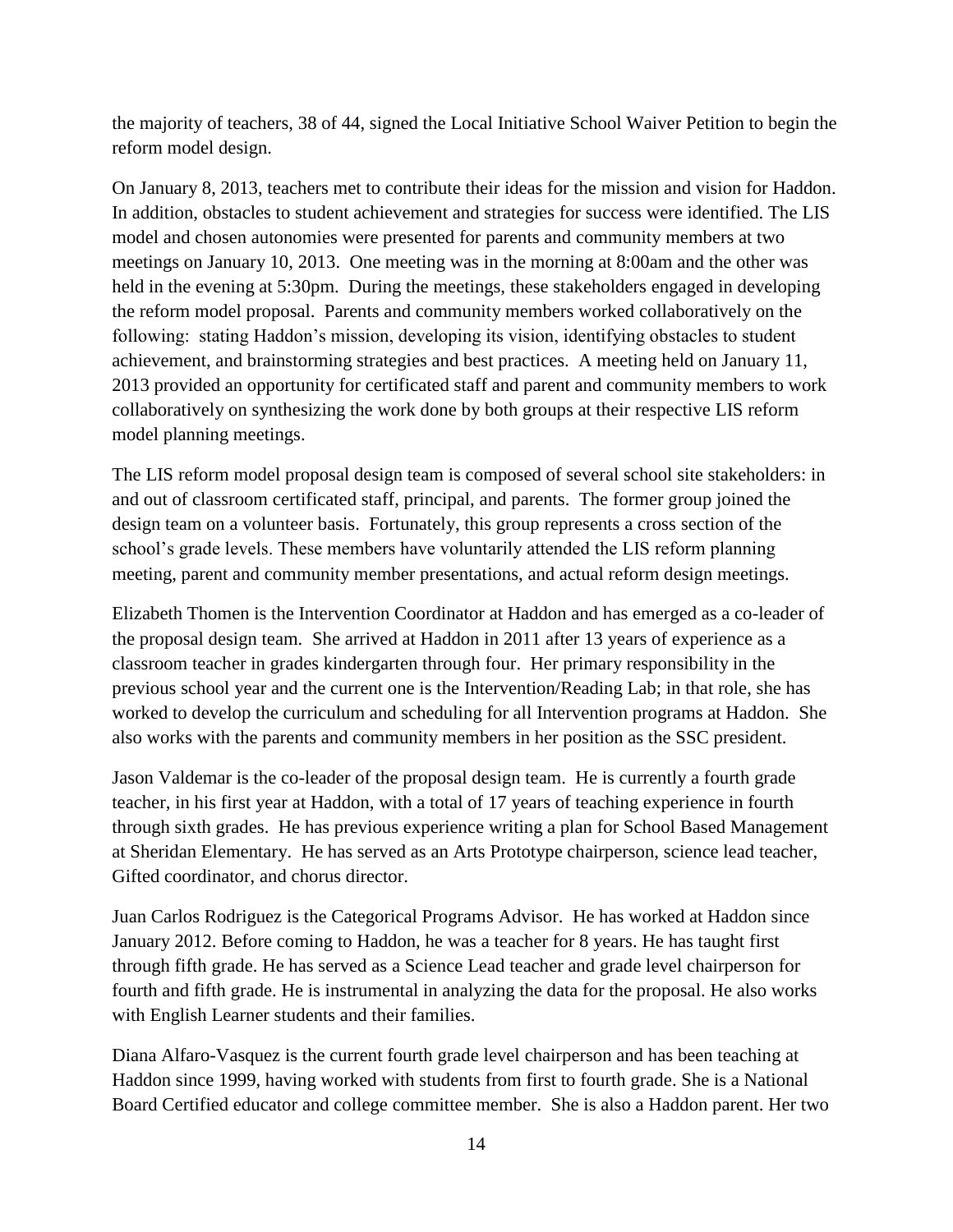daughters, one in third and one in fifth grade, attend the school and have scored Advanced in both Language Arts and Math.

Ann Marie Au teaches fifth grade and has taught for 17 years, with experiences in first through fifth grade, ten of which have been at Haddon. At her previous school site, she participated in writing the School Based Management plan for Sheridan Elementary. She has been an Arts Prototype chairperson.

Soraya Ehteshami is a National Board Certified educator with 13 years teaching experience at Haddon. She has served as a grade level chairperson and has educated children in kindergarten through fourth grade.

Stella Hernandez has been at Haddon all 17 years of her teaching career, with experience teaching grades first and third. She is a member of the School Site Council and the grade level chairperson. She is an active member of the community.

Kathleen Ige has been teaching for 14 years, all at Haddon. She has worked with students from grades first and second. She has taught intervention, been a grade level chairperson, member of the Emergency Committee, and library committee member.

Teresa Luna, is a parent here at Haddon Avenue. She has four children who have attended the school. She has lived in the community for the past 16 years. Her oldest child is 22 and her youngest is 5 years old. She has a  $4<sup>th</sup>$  grade daughter who is also attending the school. She is currently serving as the Secretary for the English Learner Advisory Committee. She has been an active participant in the school since 2001. She has also volunteered for many of the school's activities and is a registered volunteer with LAUSD. She believes in a great education for all children and in working alongside the teachers and staff.

Janet Moscoso-Ogier has been teaching for 35 years, 33 of which have been at Haddon Avenue. Her experience spans working with second through sixth graders. She is currently teaching the gifted cluster in third grade. She has been both a mentor teacher in the BTSA program and master teacher, serving as a mentor to teachers at Haddon. She has served as grade level chairperson.

Lourdes Prado is the SRLDP teacher with 33 years of teaching experience. She is a current member of the School Site Council. She has taught several different grades. She has been a grade level chairperson. She implements a yearly gift-exchange program with students from Alemany High School. Has lead a variety of cultural community events at the school. She is also an active member of the community.

Wasylyna Rebenczuk is currently a fourth grade teacher and the science lead teacher. She has 18 years of teaching experience in grades 2 to 5 and in the Resource Program. She has been a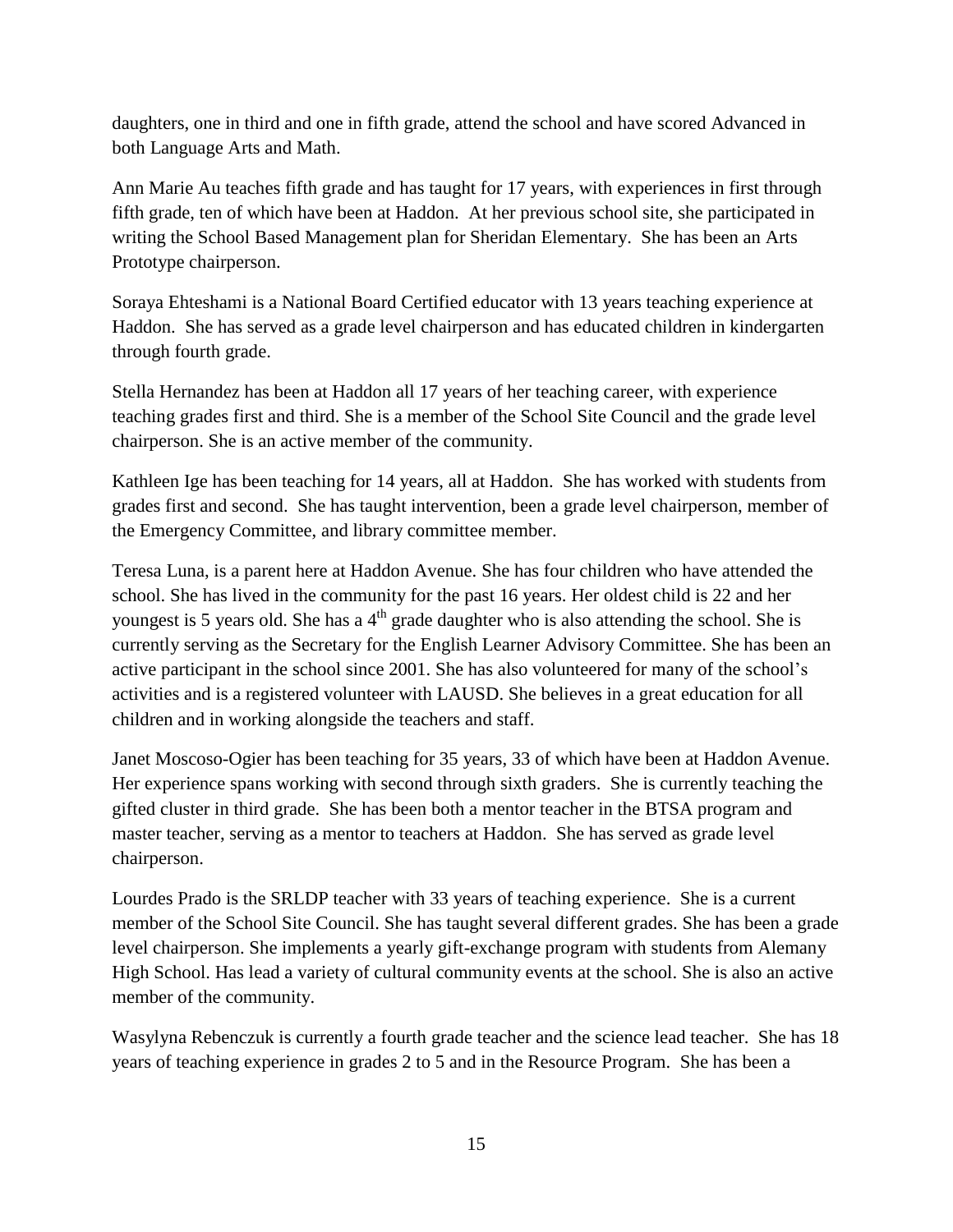coordinator for Consistency Management and Cooperative Discipline (CMCD), Student Success Team (SST) coordinator, college committee member, and grade level chairperson.

Carolyn Salegio is the third grade level chairperson with 16 years of teaching experience in second through third grades. She has been a UTLA co-chair and steering committee member, college committee member and past SSC member. She helped with the writing of the Arts Prototype grant.

Jennifer Valdemar is currently a fifth grade teacher with 14 years teaching experience at Haddon Avenue in second through fifth grade levels. She currently serves as a member of the SSC and has previously served as the GATE coordinator, Nutrition Advisory Committee council advisor, SST coordinator, and CMCD coordinator.

Haddon's principal, Sophia Mendoza, is supporting the design of the reform model. She began her teaching career at Haddon Avenue and has returned after acquiring several valuable experiences as an APEIS, assistant principal and principal at various school sites. She returned to Haddon in 2011 and in her first year as the principal of Haddon Avenue Elementary School, she has provided the means for collaborative work among teachers and a campaign to involve parents in their child's education. The result was an impressive 36-point gain in the API results. She has dedicated herself to recognizing the best practices at Haddon and providing for growth among teachers to maintain Haddon's trajectory of success. She has assembled a supportive group of out of classroom staff and has provided several opportunities for grade level representatives, parents, and community members to visit other school sites and collaborate on the LIS reform model design.

| Date/Timeline       | Activity                                                       |
|---------------------|----------------------------------------------------------------|
| February-July 2013  | Participate in Implementation Workshops with LOOC              |
| January - May 2013  | <b>Teacher Professional Development: Strategic Schooling</b>   |
| January-May 2013    | Parents Visit Haddon Classrooms for Best Practices             |
| January-May 2013    | Parent Workshops based on Haddon Parent Survey                 |
| March 2013          | Articulation & Visit to Pacoima Middle School                  |
| March-August 2013   | <b>Conduct Interviews for Staff Vacancies</b>                  |
| April 2013          | Meet with After school Playground Coordinator for 2013 Summer  |
|                     | Enrollment & 2013-14 Enrollment Dates                          |
| April 2013          | Meet with MNO to create Summer Cleaning Schedule               |
| April 2013          | New Student Visit to Haddon (EEC and Pre-School Visit to       |
|                     | Kindergarten) Kindergarten Transition                          |
| April – August 2013 | New Student Enrollment Begins (Pre-Kindergarten & Kindergarten |
|                     | Students)                                                      |
| April 2013          | Grade Level Articulation for 2013-14 School Year               |
| April – May $2013$  | Matrix and Reorganization                                      |
| April - August 2013 | <b>Operational Meetings to Assess Operational Needs</b>        |

| I. Implementation Timeline for Major Activities Prior to Opening of School |
|----------------------------------------------------------------------------|
| (contingent upon funding)                                                  |